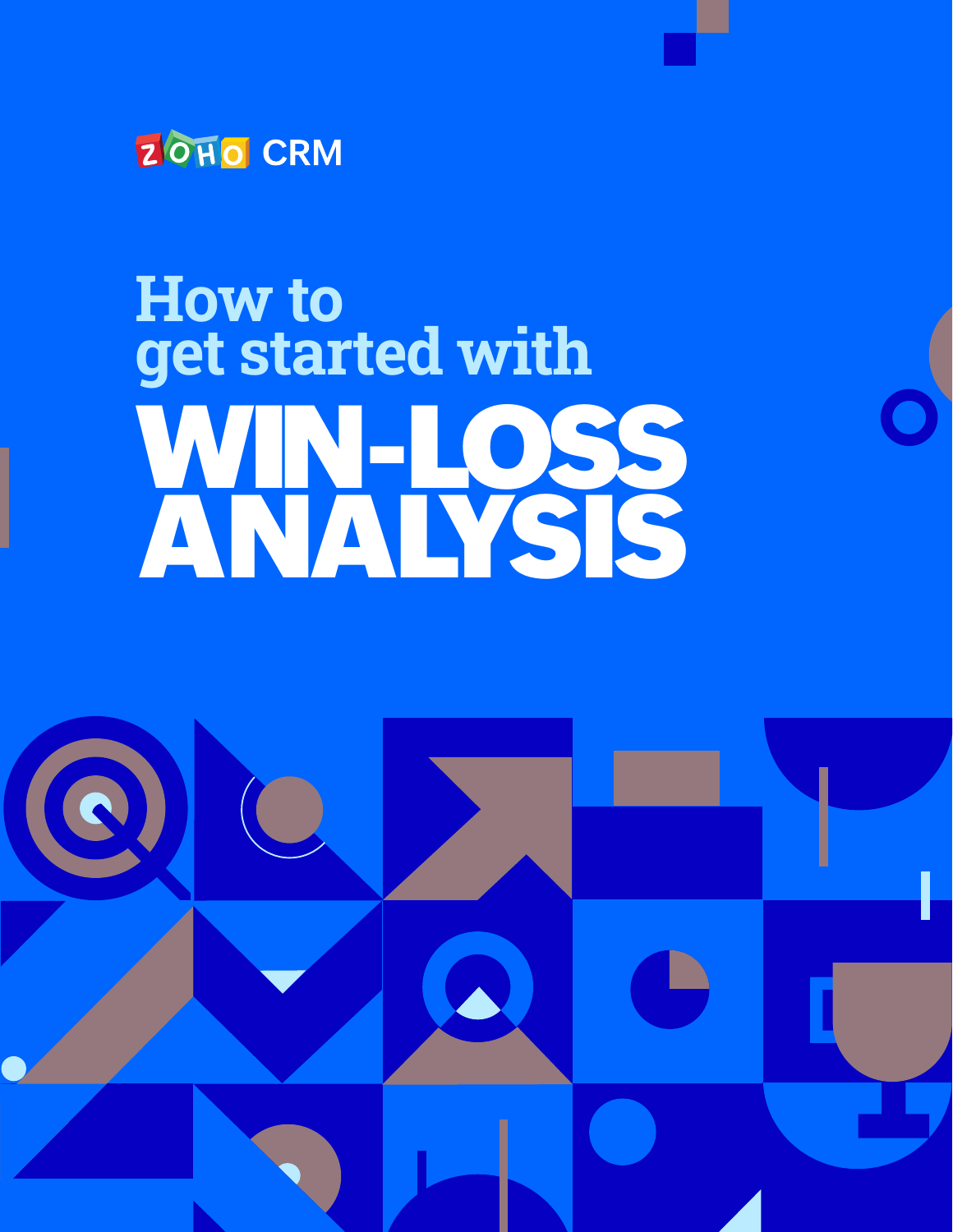### **TABLE OF CONTENTS**

| What is your goal?                    | 2 |
|---------------------------------------|---|
| A plan to get started                 | 4 |
| Get input from important stakeholders | 4 |
| Review your resources                 | 5 |
| Dedicate a team                       | 5 |
| Identify your targets                 | 6 |
| Share your findings, take action      |   |
| How does Zoho CRM help you            |   |
| conduct a win-loss analysis?          | 8 |

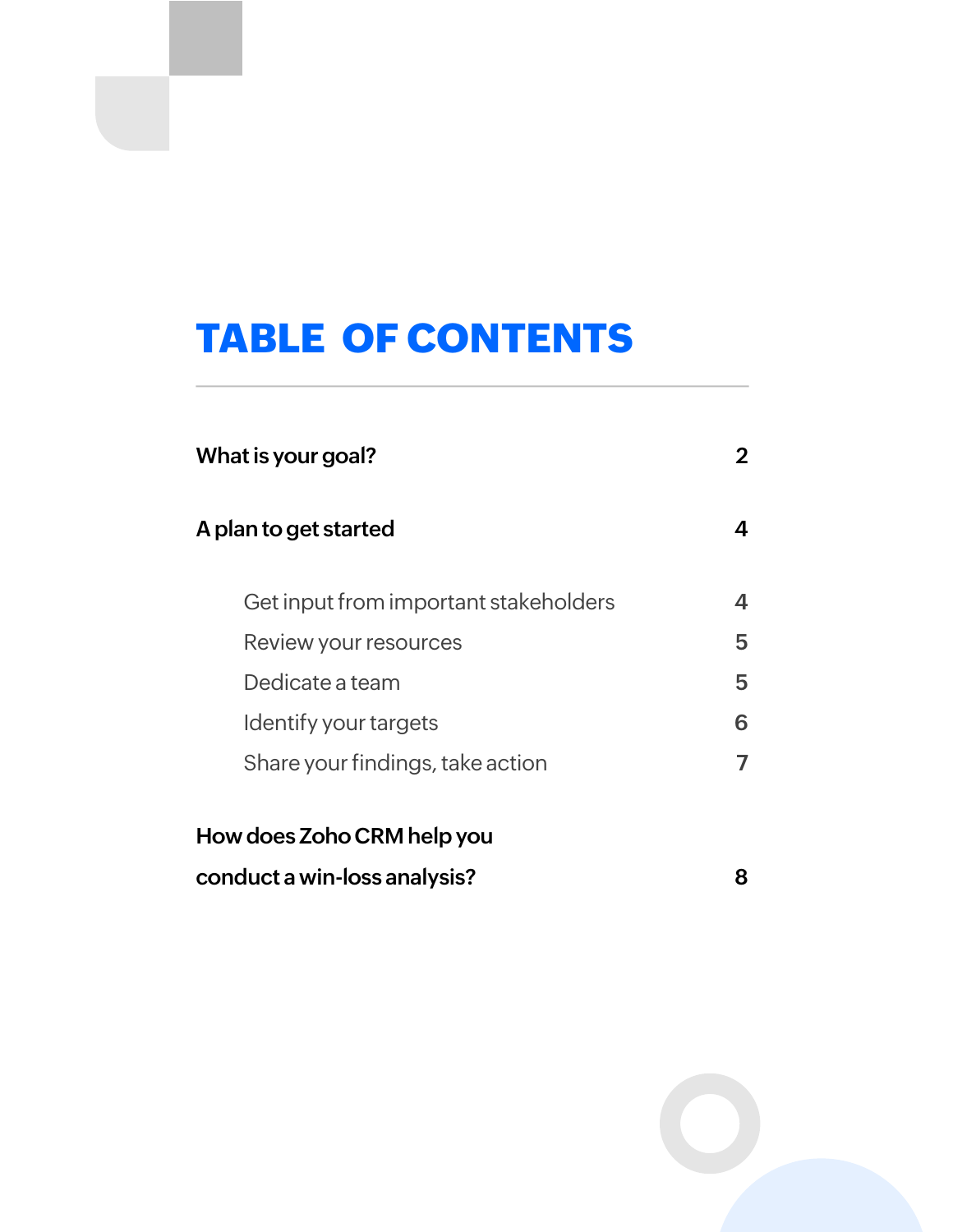Every opportunity you win gets you closer to reaching your monthly target and team goals, but you can't win every deal and one of the most difficult aspects of sales is identifying the reasons why a deal was lost. Companies often spend a huge amount of time analyzing lost deals and why they were lost. This is valuable, but it's just as important to identify what wins you deals.

A detailed study to try to understand why a sales opportunity was won or lost is called a **win-loss analysis.**

Let's look at key aspects of win-loss analysis to help you get started with it in your organization.

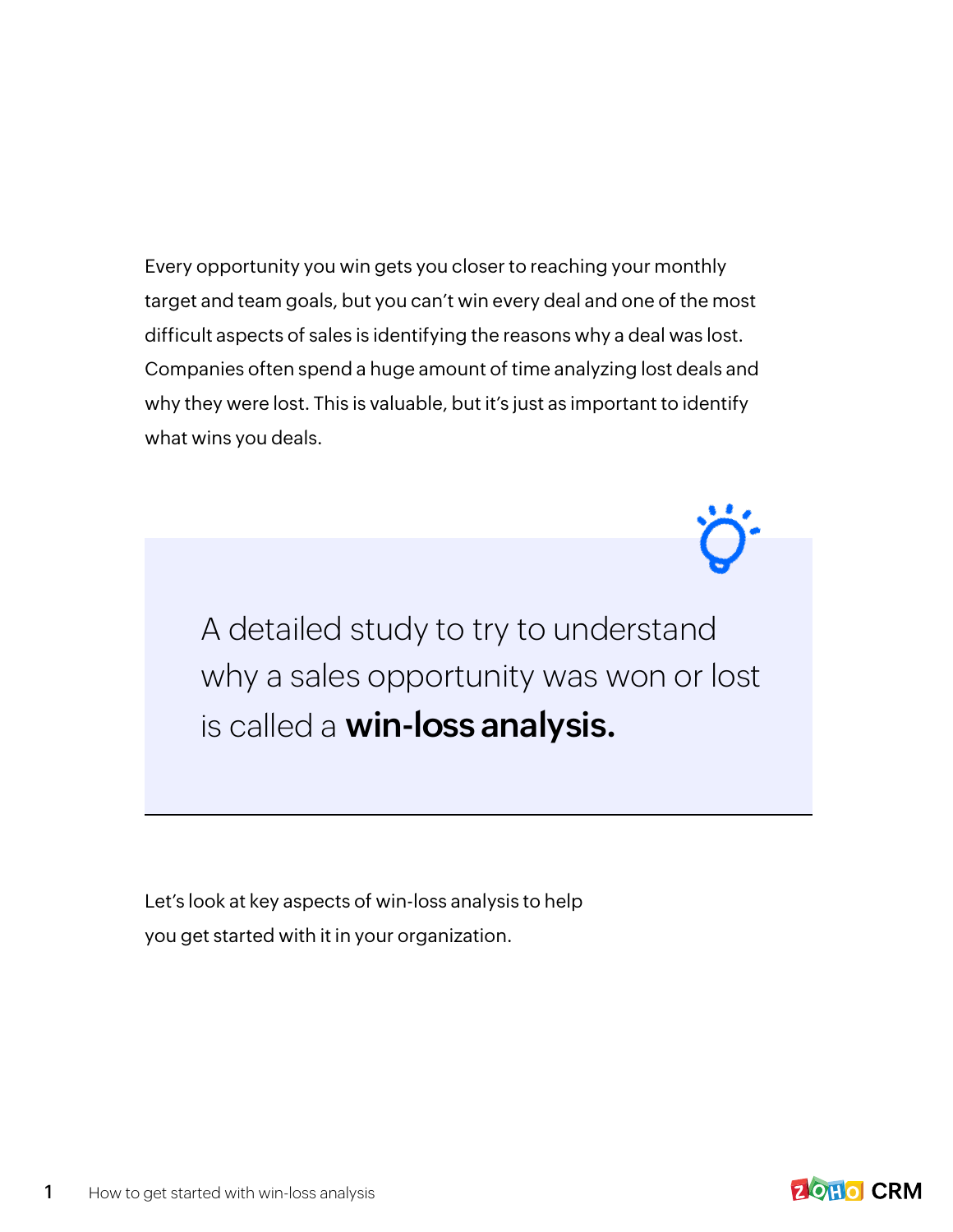# **What is your goal?**

Talking to your buyers can open up more opportunities for a stronger customer relationship. By interviewing your customers, you can uncover a lot of valuable insights into your service and competition, especially if the interviews are carried out immediately after the deal is closed (won or lost). Review these insights periodically and if this analysis continues for at least a year, you will probably find you can answer some important questions,

#### **Such as:**

- How much do price, features, and service factor into the purchase decision? 1
- What is it that convinces prospects to choose your competitors over you? 2
- Are there any external influences that play a role in customers' decisions? 3
- What are your company's strengths for winning customers and retaining business? 4
- Is it often a close call with another competitor? 5

On a broader scale, before you start a win-loss analysis, make sure to have a clear goal in mind. The win-loss analysis should not just be performed because it's part of the process you have to follow.

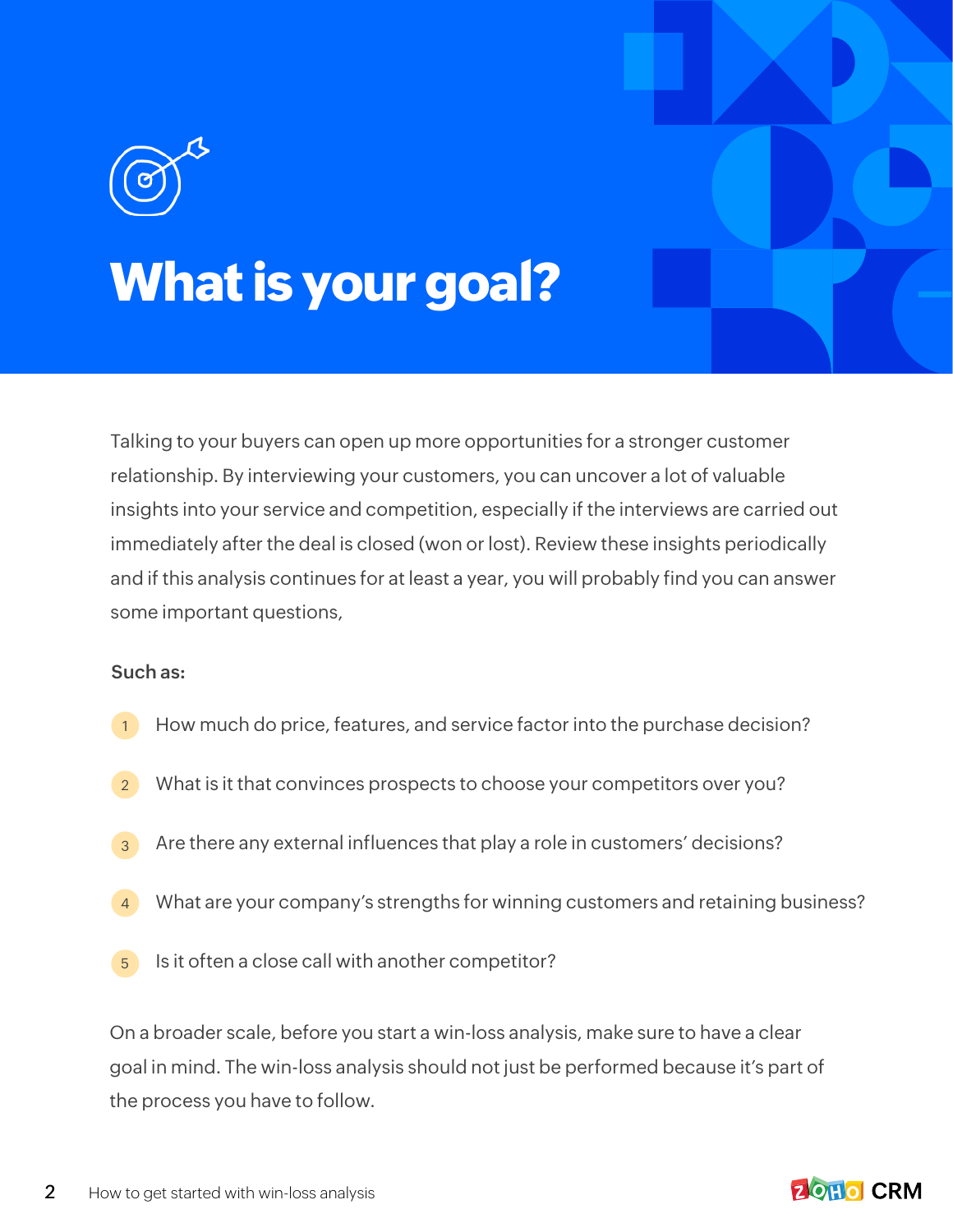

#### **Product marketing**

It is possible that your marketing message did not resonate well with your prospects. Looking at the buyer insights will help you learn more about your market share and how well your marketing messages are received by prospects. This will help you identify ways to improve your messaging and branding and modify your marketing strategy.



#### **Product management**

This is an important goal. Understanding the impact of your product in the market and learning about the product and solution gaps can give you great insights. Knowing where you are losing out to your competitors and what the specific requirements your customers have can help you create a good product roadmap for future developments.



#### **Customer intelligence**

With this goal, your focus should be on the buyer's experience of your product or service, product implementation, and your support and sales approach. This knowledge is useful for your sales team to align their messaging and focus on the strengths of the product.



#### **Sales enablement**

Feedback from buyers on their experience and journey through the sales cycle is very valuable for your salespeople. You will get an overview of how the sales team is performing and gain insights that you can use to improve the process and sales productivity.

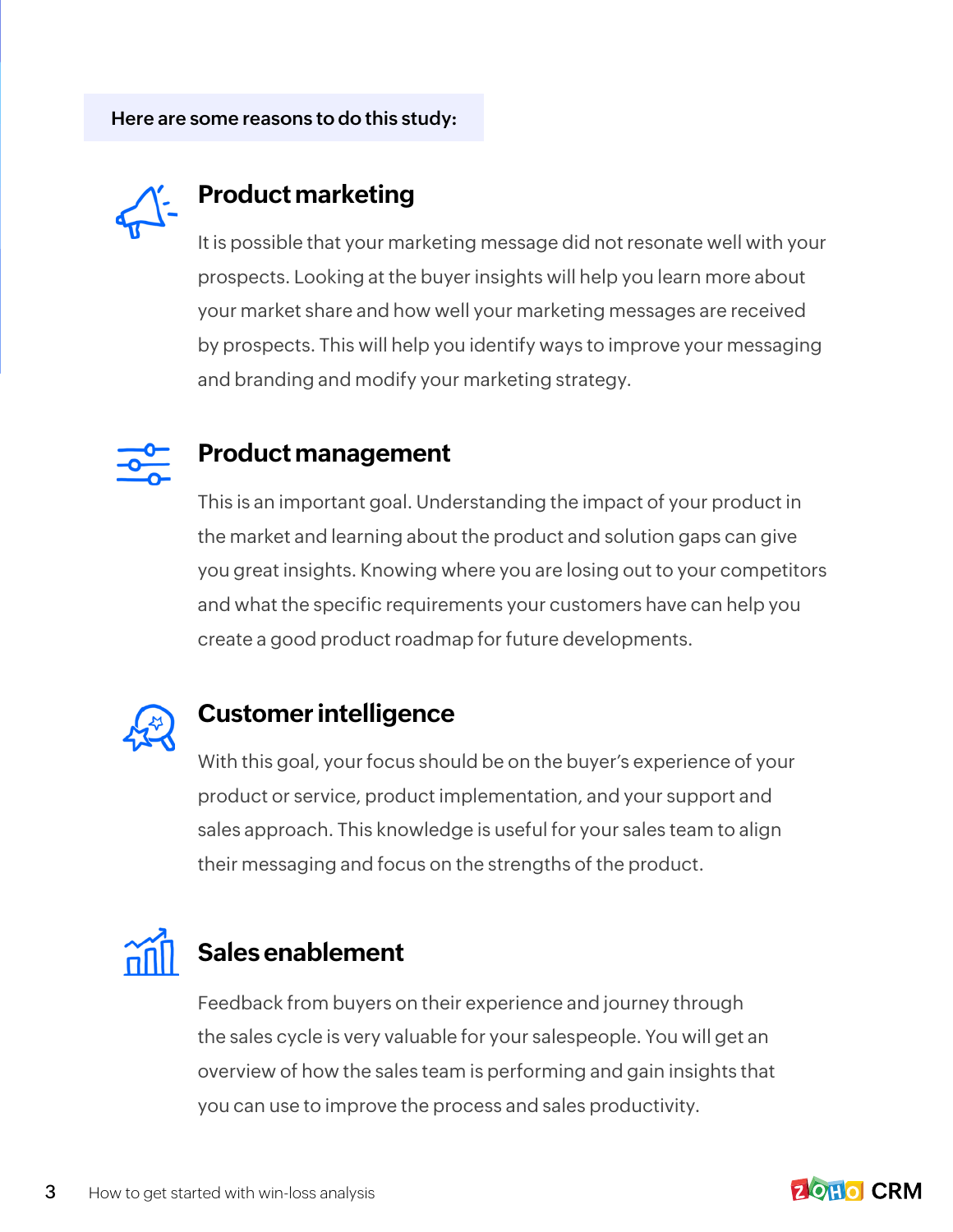# <span id="page-5-0"></span>**A plan to get started**

The cycle for a win-loss analysis includes planning the analysis itself, executing it, measuring the results and finally improving your process and strategy based on your findings.

#### **Get input from important stakeholders**

There may be various topics you want to ask questions about in the interview. For example, you could ask participants about:

- The difference between you and your competitors  $\sqrt{1}$
- Your reputation in the market or within the industry 2
- 3 Any specific solution gaps that your product needs to fill
- The people involved in decision making and the deciding factor 4
- 5 The training and product education for user adoption

The best course of action is to bring stakeholders from different department together - marketing, sales development, fulfilment, and customer onboarding, to make a list of the questions that they would like to ask or the information that they

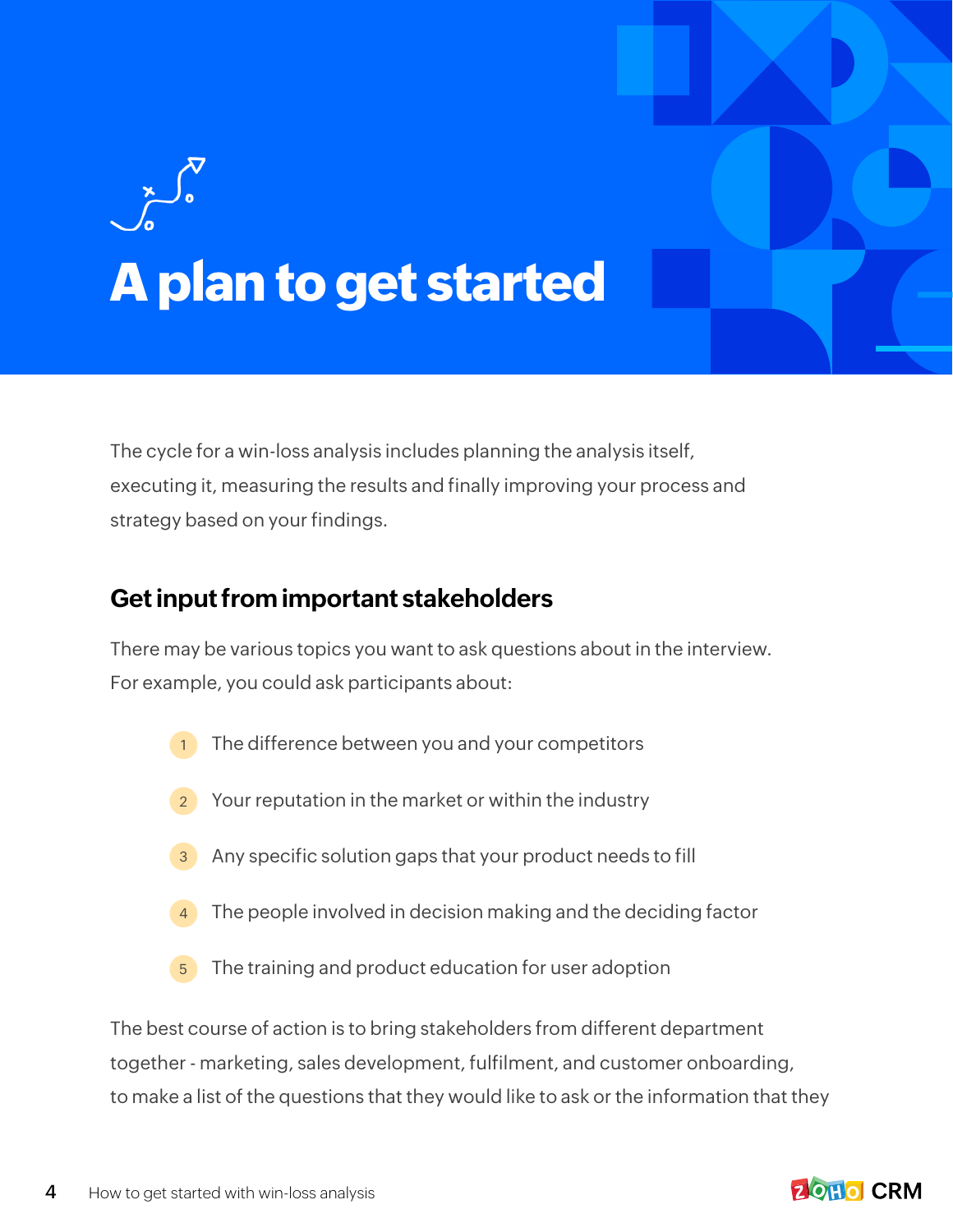<span id="page-6-0"></span>would like to find out from the buyers. You could then create a survey and send to the same stakeholders to help you finalize the list of questions to ensure you have captured all their requirements well and everyone is happy with the questions.

#### **Review your resources**

To get started, you will need a survey tool to conduct and collect survey data, a meeting tool to conduct online virtual meetings, and a CRM to store all the data collected in a single platform. Even better if all the buyer information on purchases, demography, past communications during the sales journey, etc. are stored in your CRM as a central repository along with the survey details and meeting transcripts. These tools will help you centralize the data collection so that you can access contextual information easily as the data is not scattered across different platforms.

#### **Dedicate a team**

Just as important as the tools are, putting together the right team to conduct the interviews is also essential. Companies often depend on their sales teams to make calls and find out why a deal was lost, but it doesn't have to always be the sales people who call. You can use a third-party agency to conduct a win-loss analysis, or keep it in house. Keeping it in-house reduces costs and you can use the people who know the most about your business and product—the people who work on it. The bottom line is, you should have a team who can talk to customers and make them feel comfortable sharing even their negative feedback. The team should be familiar with the buyer's culture and be able to interact in their native language to make them feel more comfortable in sharing their experiences.

If you decide to conduct your interviews in house, make sure you assign leadership to someone who can own the program and manage it independently, keeping the team neutral so that buyers are more comfortable and more likely to share honest feedback.

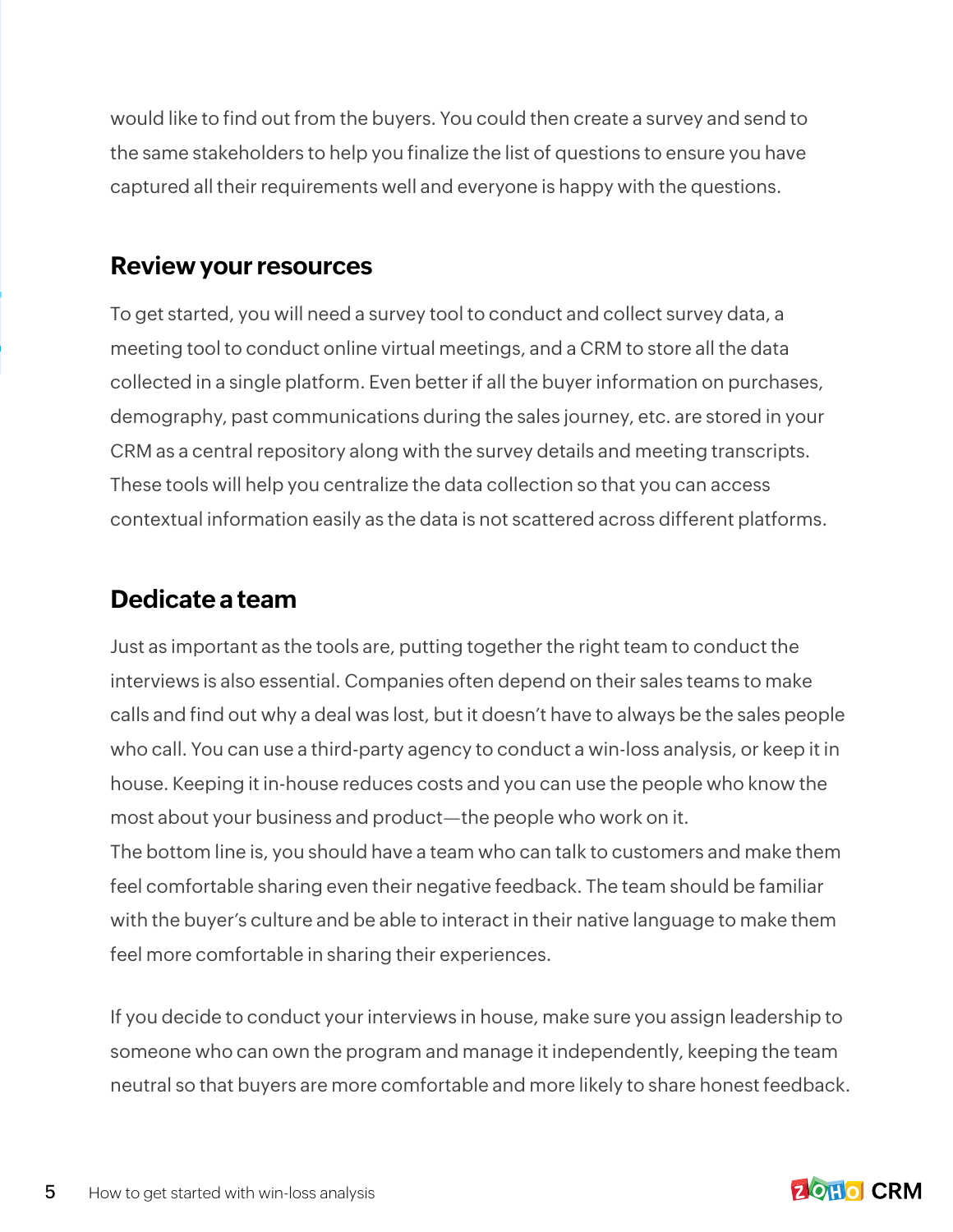#### <span id="page-7-0"></span>**Identify your targets**

The best way to know why a customer chose you over your competition is by asking them. They are the best source of competitive intelligence and talking to them will help you to understand where you stand in the market. The inclination to only interview prospects whose business you lost is natural, but it is important to talk to your actual customers, too. They can give you insight into how your company is doing with customer support, product implementation, features, demos, etc.

There are various ways you might want to target customers for interview, depending on your situation and overall goals. It's often a good idea to analyze your recent wins or losses, so you might want to look at the last three months, for example. That ensures you get all the information while it is still fresh in the customers' minds. But be careful, because calling too soon may not give you a clear overall picture of their experience if they are still in the middle of the implementation process. You might also want to look at deals where the buyer has been working with you for a while, as they have had more interactions with the sales team and will have networked with more people in your organization. These buyers will have more to share with you regarding their experiences with:

- 1 The demos they experienced
- 2 The implementation resources they were given
- 3 Any product solution areas that were customized for their industry

**ZOHO CRM**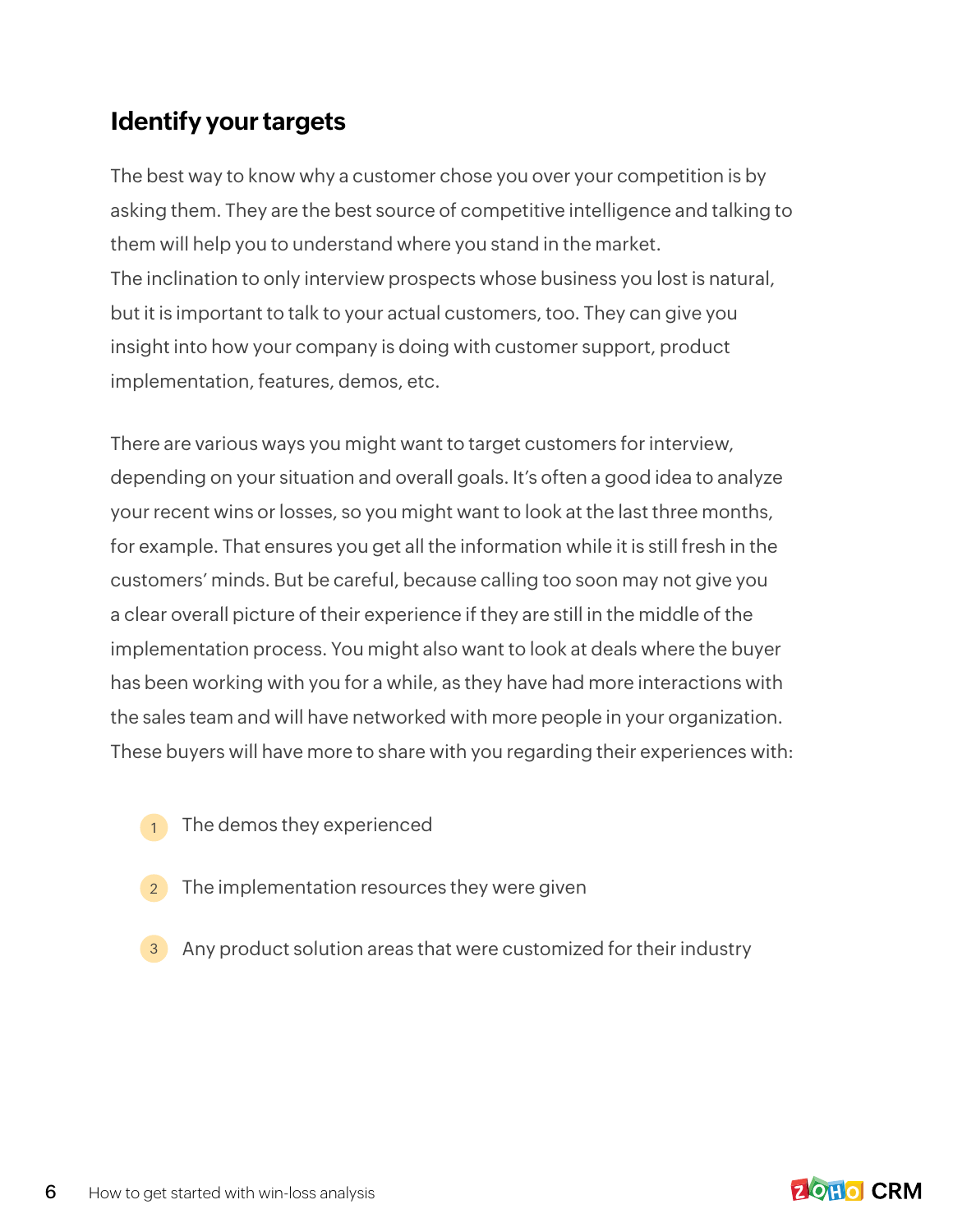#### <span id="page-8-0"></span>**Share your findings, take action**

For all this effort to be worthwhile, you need to be able make changes based on the results. Go through the transcripts and document your observations, paying attention to any common pattern that you notice or any trend that is worth giving attention to.

#### **For example:**

- $1$  If you find out that many clients did not like your pricing, it might be worth having discussions about pricing changes or other strategies you can implement to make your prices less off-putting.
- $2$  If your results indicate that one particular product area is seen as weak among your customers, while you think that it is one of your strong areas, then you can use this information for sales enablement. You can make sure that sales teams are articulating the strengths of product features well and the messaging is clearer so the buyers fully understand the feature's capabilities.

The final step in the win-loss analysis is to share the results of your study with the relevant people in your organization. This is essential to drive improvements in your business. Generate reports based on your findings and share them with the heads of departments in your company so they can take the necessary corrective actions.

After reading through all these steps, conducting a successful win-loss analysis might seem like a monumental task, but it doesn't need to be. The key is proper planning to succeed and a commitment to conducting this study periodically to yield better results for the company in the long run. And finally, the right tool is key to making sure you get all the data collected in a central repository for easy access.

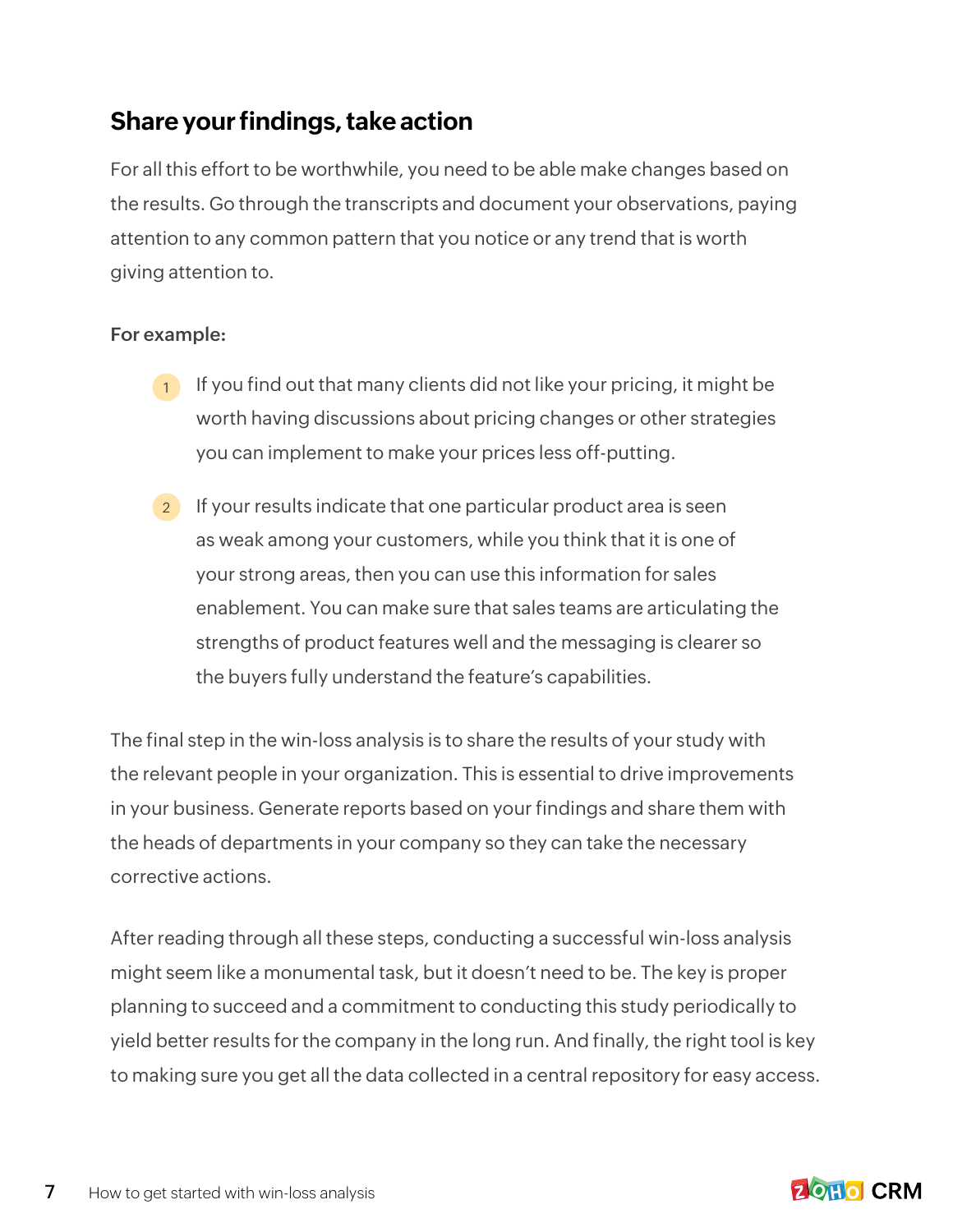<span id="page-9-0"></span>

## **How does Zoho CRM help you conduct a win-loss analysis?**

The best place to efficiently store and use your sales data is a good CRM. Zoho CRM offers a range of options to help you with your win-loss analysis program. First and foremost is the option to capture all your sales and prospect data in modules with all the contextual information easily accessible. This is complemented by features that help you contact your customer base for interviews and generate accurate reports which you can share with the relevant teams. Let's look at some of these options in detail.



#### **Deals module**

This module holds all the information about every one of your deals: the contacts associated with the deal, the details of the organization, the deal value, the communication history, and much more. The sales reps pursuing the opportunity can store their thoughts and observations as notes, including any insights they have into why a deal was lost or won. You can also create a summary report of the notes to share and study the information in them.

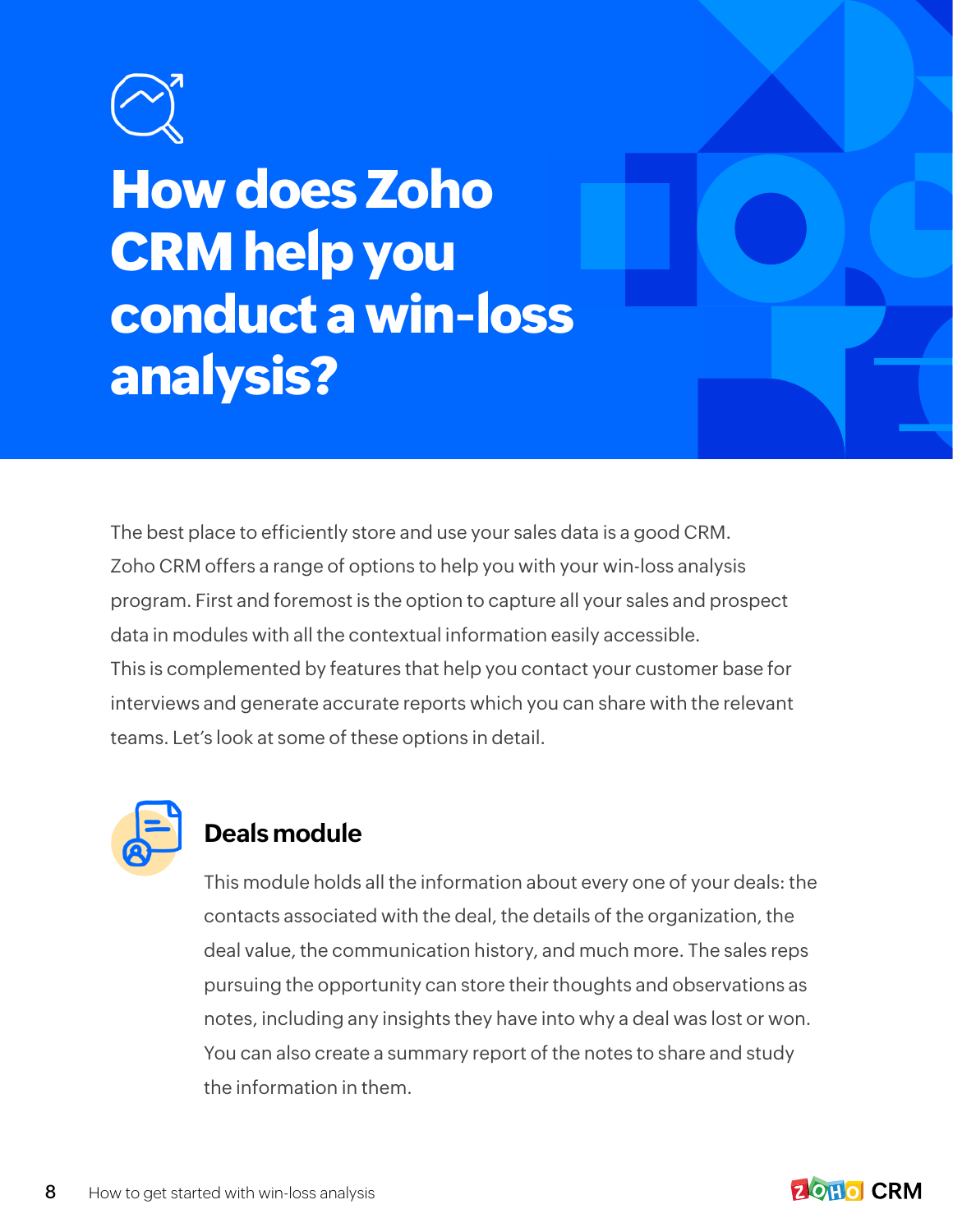

#### **Zoho Survey integration**

With this integration, administrators can build surveys and collect responses that are automatically added to CRM with the relevant records. These surveys can be sent individually, via mass email, or using automated workflow rules. The survey responses are available for each record, with other contextual information, and the summary report for the survey provides the details of the overall responses for the win-loss analysis. You can also map the survey questions to specific CRM fields before sending out the survey, so that meaningful data can be collected and stored contextually within the record.



#### **Zoho Form integration**

Similar to the Survey integration, this integration helps with collecting responses from customers. The added advantage is that you can add Zoho CRM fields to the form to personalize it with the recipient's important details prepopulated.



#### **Meeting integrations**

Zoho CRM offers integrations with a range of web conferencing programs, including Zoho Meeting, Zoom, GoToMeeting, and JoinMe. This provides a platform to conduct interviews with customers via virtual meetings and allows users to access a recording of the meeting from the related deals in CRM. CRM users can also host meetings as part of a win-loss analysis. Every contact person related to the deal can attend the session and be interviewed in one session.

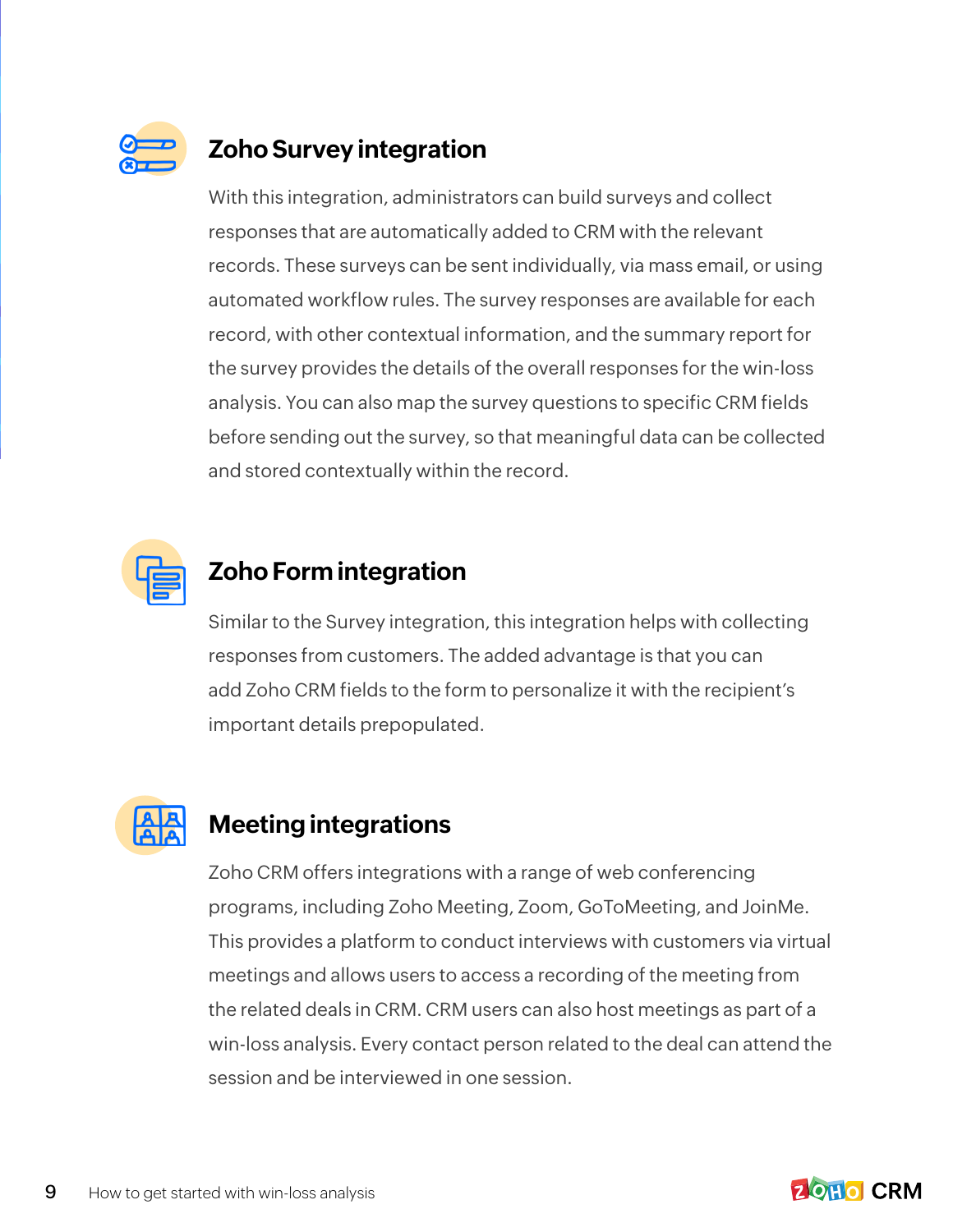

#### **Reports and dashboards**

The reporting functionality makes it easy to generate reports on how many deals were won or lost by sales rep, by region, by product, by month, by quarter, or by a range of other parameters. Sales reps and managers can view the win-loss information in cohorts, quadrants, dial gauges, and charts.



#### **Advanced CRM analytics**

The integration with Zoho Analytics can be used to create a variety of charts, including bubble charts, combination charts, web or radar charts, and many more. Managers can calculate the win-loss percentage by month, by sales rep, and by other parameters using built-in formula functions. Reports are also available for win rate by segment or vertical, win rate by marketing activity, and loss reasons. These reports help you understand your win-to-loss pattern to improve your sales process. These reports can help you slice and dice the data you collect for win-loss analysis, giving you more meaningful insights.



#### **Zia predictions**

Sales reps can view the probability of winning the deals they are following up on, powered by Zia Predictions. If the chance of winning a deal drops, reps can adjust their follow-ups to improve the likelihood of winning it.